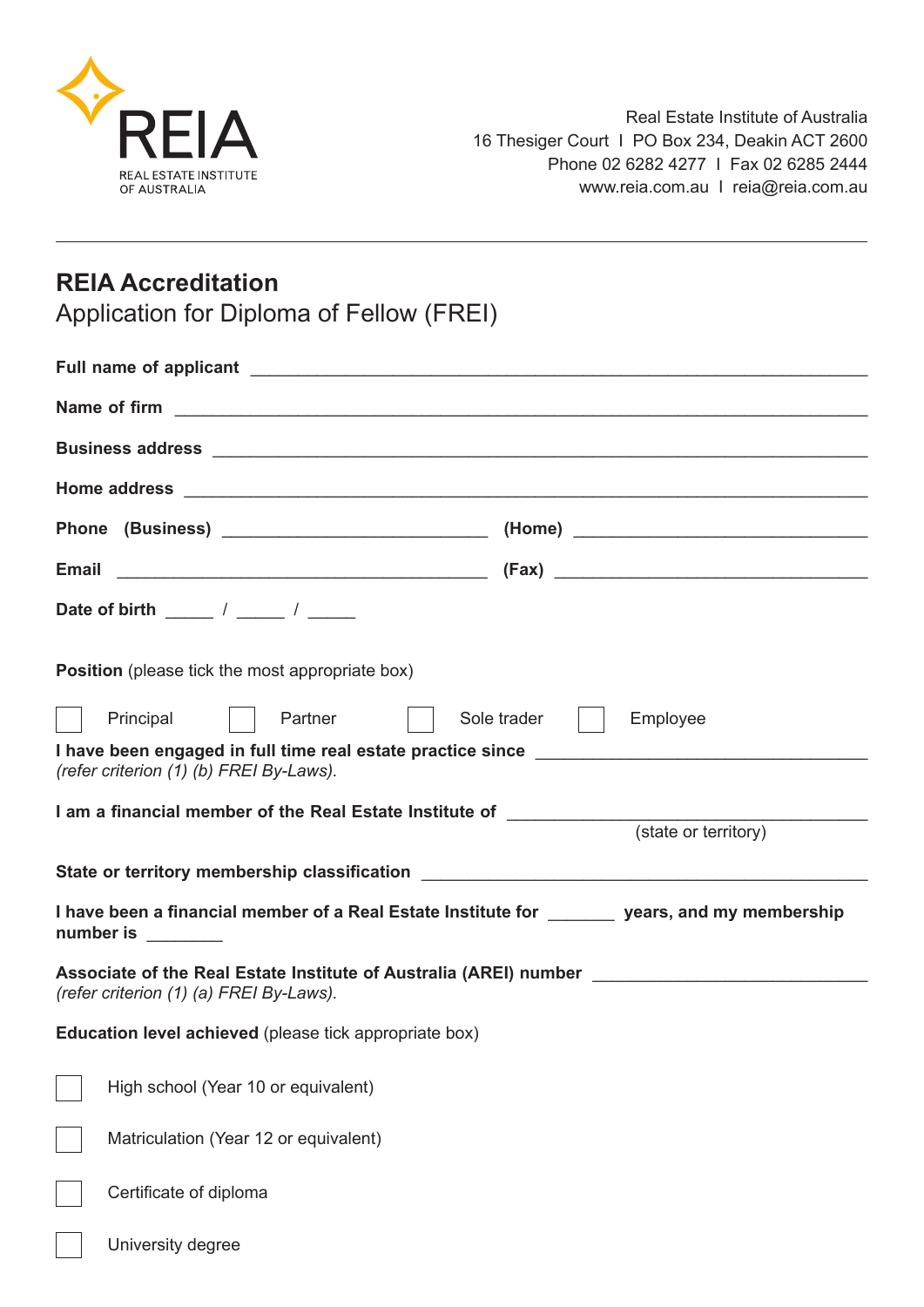

#### **Name/s of certificate/s, diploma/s and/or degree/s, including institution attended** \_\_\_\_\_\_\_\_\_\_\_\_\_\_\_\_

**List of other professional designations held** \_\_\_\_\_\_\_\_\_\_\_\_\_\_\_\_\_\_\_\_\_\_\_\_\_\_\_\_\_\_\_\_\_\_\_\_\_\_\_\_\_\_\_\_\_\_\_

**List approved professional development activities undertaken in the two years prior to this application. Documentary evidence should be attached** *(refer criterion (1) (f) FREI By-Laws and Notes on Approved Professional Development Activities).*

**\_\_\_\_\_\_\_\_\_\_\_\_\_\_\_\_\_\_\_\_\_\_\_\_\_\_\_\_\_\_\_\_\_\_\_\_\_\_\_\_\_\_\_\_\_\_\_\_\_\_\_\_\_\_\_\_\_\_\_\_\_\_\_\_\_\_\_\_\_\_\_\_\_\_\_\_\_\_\_\_\_\_\_\_\_**

\_\_\_\_\_\_\_\_\_\_\_\_\_\_\_\_\_\_\_\_\_\_\_\_\_\_\_\_\_\_\_\_\_\_\_\_\_\_\_\_\_\_\_\_\_\_\_\_\_\_\_\_\_\_\_\_\_\_\_\_\_\_\_\_\_\_\_\_\_\_\_\_\_\_\_\_\_\_\_\_\_\_\_\_\_

\_\_\_\_\_\_\_\_\_\_\_\_\_\_\_\_\_\_\_\_\_\_\_\_\_\_\_\_\_\_\_\_\_\_\_\_\_\_\_\_\_\_\_\_\_\_\_\_\_\_\_\_\_\_\_\_\_\_\_\_\_\_\_\_\_\_\_\_\_\_\_\_\_\_\_\_\_\_\_\_\_\_\_\_\_

| <b>Professional development</b><br>activity | Date undertaken | <b>Hours claimed</b> |
|---------------------------------------------|-----------------|----------------------|
|                                             |                 |                      |
|                                             |                 |                      |
|                                             |                 |                      |
|                                             |                 |                      |

**Set out in detail particulars of experience and activities in real estate practice in the last five years** *(refer criterion (1) (b) FREI By-Laws).*

\_\_\_\_\_\_\_\_\_\_\_\_\_\_\_\_\_\_\_\_\_\_\_\_\_\_\_\_\_\_\_\_\_\_\_\_\_\_\_\_\_\_\_\_\_\_\_\_\_\_\_\_\_\_\_\_\_\_\_\_\_\_\_\_\_\_\_\_\_\_\_\_\_\_\_\_\_\_\_\_\_\_\_\_\_

\_\_\_\_\_\_\_\_\_\_\_\_\_\_\_\_\_\_\_\_\_\_\_\_\_\_\_\_\_\_\_\_\_\_\_\_\_\_\_\_\_\_\_\_\_\_\_\_\_\_\_\_\_\_\_\_\_\_\_\_\_\_\_\_\_\_\_\_\_\_\_\_\_\_\_\_\_\_\_\_\_\_\_\_\_

 $\_$  , and the set of the set of the set of the set of the set of the set of the set of the set of the set of the set of the set of the set of the set of the set of the set of the set of the set of the set of the set of th

\_\_\_\_\_\_\_\_\_\_\_\_\_\_\_\_\_\_\_\_\_\_\_\_\_\_\_\_\_\_\_\_\_\_\_\_\_\_\_\_\_\_\_\_\_\_\_\_\_\_\_\_\_\_\_\_\_\_\_\_\_\_\_\_\_\_\_\_\_\_\_\_\_\_\_\_\_\_\_\_\_\_\_\_\_

**List in detail Real Estate Institute activities undertaken over the past two years (eg. training, committees, branch activities etc** *(refer criterion (1) (g) FREI By-Laws).*

**I understand that the diploma at all times remains the property of the Real Estate Institute of Australia and must be returned to the Institute upon demand of the registrar of the state or territory Real Estate Institute affiliated with the Real Estate Institute of Australia, or upon my ceasing to be a member of a state or territory Real Estate Institute.**

**I have read the prerequisite requirements for the issuing on FREI Diplomas stated on this application form, and believe I satisfy those requirements.**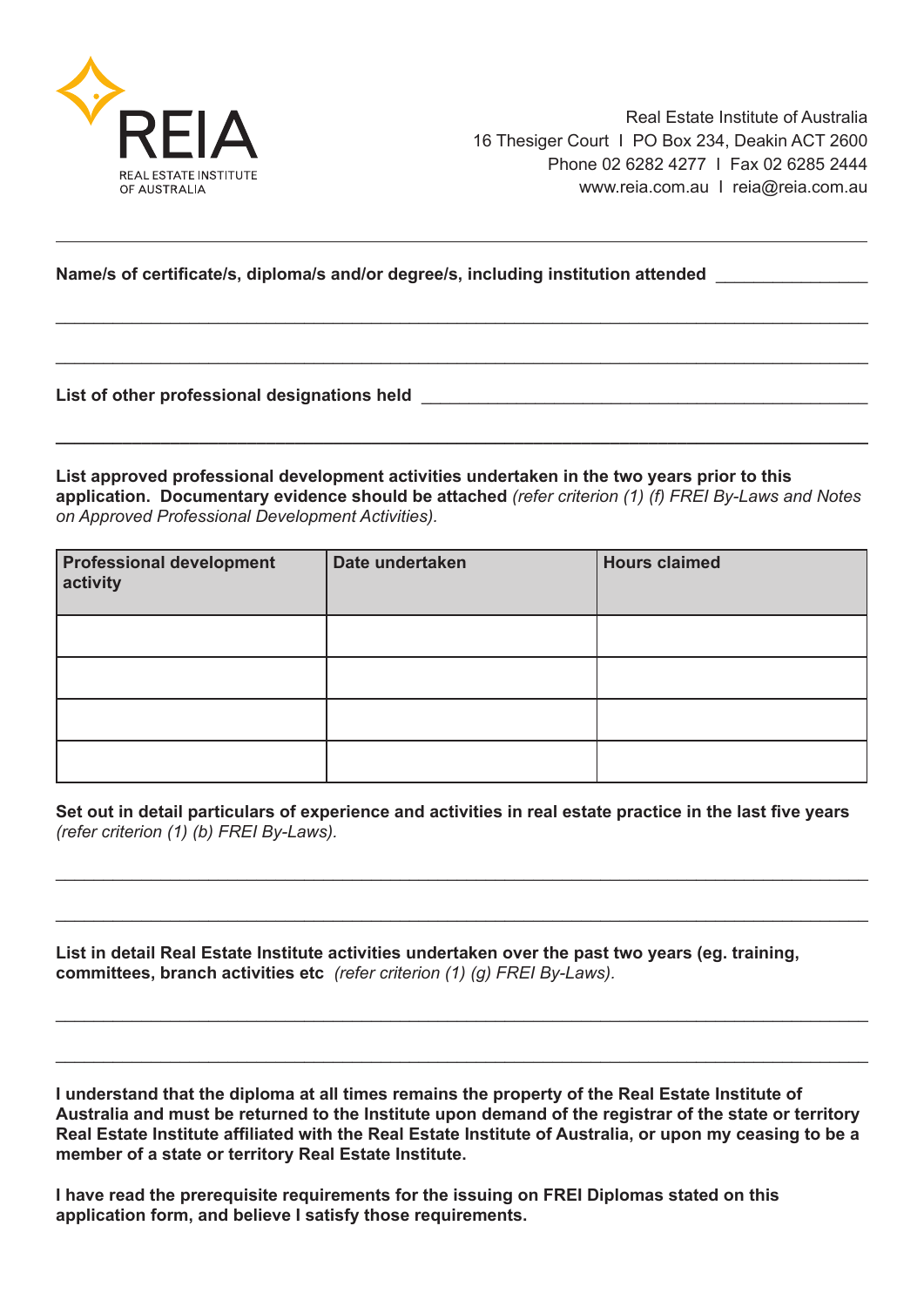

#### **I declare the particulars in this application to be true and I am willing to be bound by the By-Laws and Regulations of the Real Estate Institute of Australia now and for the time being in force.**

**I enclose remittance of \$130.00 in payment of the required fee** (cheques should be made payable to the state of territory Real Estate Institute of which you are a member. Please forward application and payment to your state or territory Real Estate Institute.

| <b>State or territory Real Estate Institute approval</b><br>(refer criterion (1) (a) AREI By-Laws).<br>I certify that the particulars of this application have been verified and that the application has been<br>approved by the Board/Council. |                                                                                                         |  |
|--------------------------------------------------------------------------------------------------------------------------------------------------------------------------------------------------------------------------------------------------|---------------------------------------------------------------------------------------------------------|--|
|                                                                                                                                                                                                                                                  |                                                                                                         |  |
|                                                                                                                                                                                                                                                  |                                                                                                         |  |
| <b>Sponsors</b><br>will bear honourably the distinction if bestowed upon him/her.                                                                                                                                                                | We understand sponsors of this application believe the statement made to be true and that the applicant |  |
|                                                                                                                                                                                                                                                  |                                                                                                         |  |
| Name<br><u> 2008 - Johann John Stone, mars and deutscher Stone († 1952)</u>                                                                                                                                                                      | Name                                                                                                    |  |
|                                                                                                                                                                                                                                                  |                                                                                                         |  |
|                                                                                                                                                                                                                                                  |                                                                                                         |  |
| Date _____ / ____ / _____                                                                                                                                                                                                                        | Date _____ / ____ / _____                                                                               |  |
|                                                                                                                                                                                                                                                  |                                                                                                         |  |
| <b>Viva Voice</b><br>(refer criterion (1) (h) FREI By-Laws)                                                                                                                                                                                      |                                                                                                         |  |
| <b>Committee Members</b>                                                                                                                                                                                                                         |                                                                                                         |  |
|                                                                                                                                                                                                                                                  |                                                                                                         |  |
|                                                                                                                                                                                                                                                  |                                                                                                         |  |
| Member                                                                                                                                                                                                                                           |                                                                                                         |  |

Secretary  $\Box$